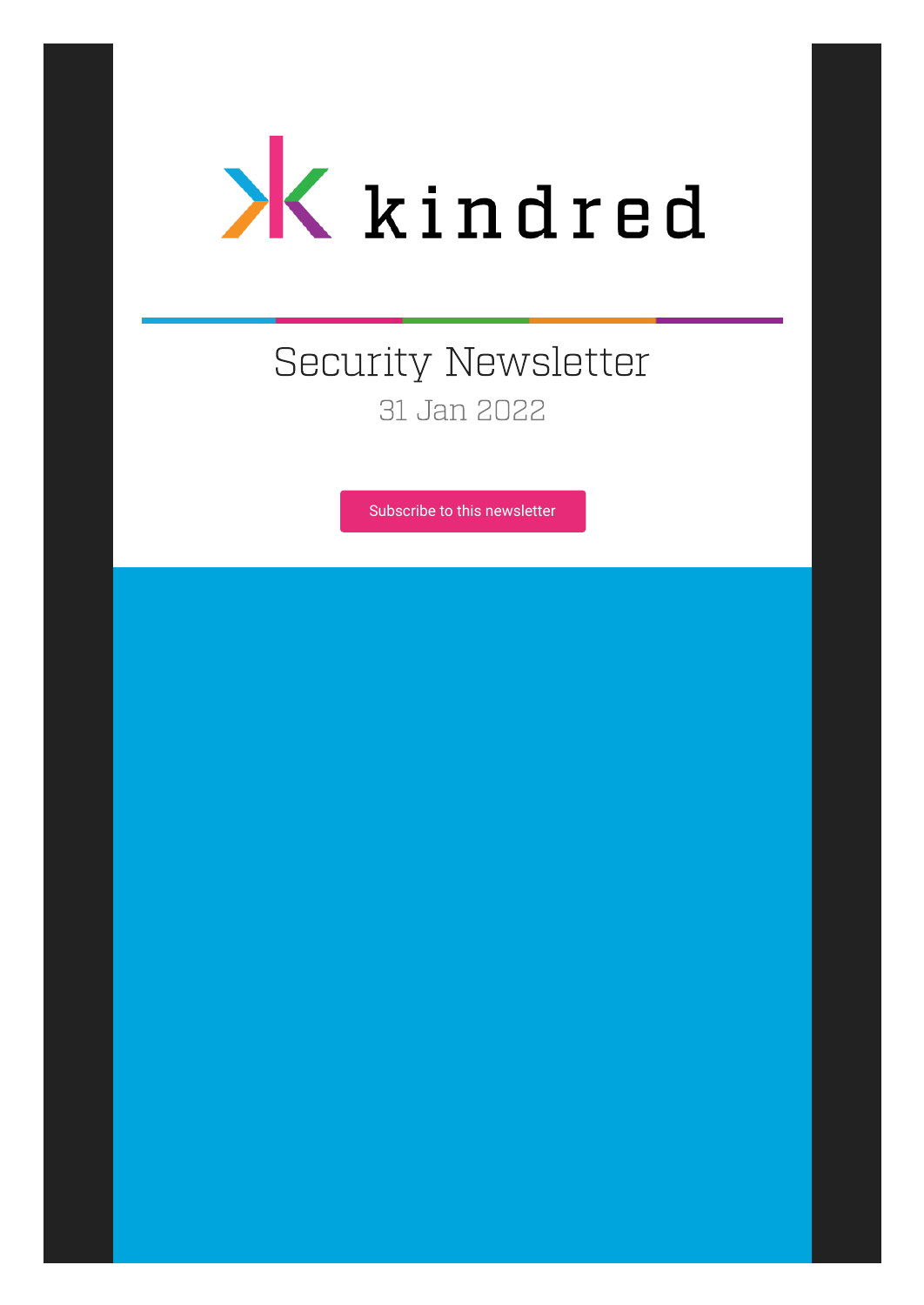#### Scary Fraud Ensues When ID Theft & Usury Collide



What's worse than finding out that identity thieves took out a 546 percent interest payday loan in your name? How about a 900 percent interest loan? Or how about not learning of the fraudulent loan until it gets handed off to collection agents? One reader's nightmare experience spotlights what can happen when ID thieves and hackers start targeting online payday lenders.

The reader who shared this story (and copious documentation to go with it) asked to have his real name omitted to avoid encouraging further attacks against his identity. So we'll just call him "Jim." Last May, someone applied for some type of loan in Jim's name. The request was likely sent to an online portal that takes the borrower's loan application details and shares them with multiple prospective lenders, because Jim said over the next few days he received dozens of emails and calls from lenders wanting to approve him for a loan.

[Read More on KrebsonSecurity](https://krebsonsecurity.com/2022/01/scary-fraud-ensues-when-id-theft-usury-collide/)

### More #News

- [Fake Investor John Bernard Sinks Norwegian Green Shipping Dreams](https://krebsonsecurity.com/2022/01/fake-investor-john-bernard-sinks-norwegian-green-shipping-dreams/)
- [Hacktivism and State-Sponsored Knock-Offs | Attributing Deceptive Hack-and-Leak](https://www.sentinelone.com/labs/hacktivism-and-state-sponsored-knock-offs-attributing-deceptive-hack-and-leak-operations/) **Operations**
- [US bans major Chinese telecom over national security risks](https://www.bleepingcomputer.com/news/security/us-bans-major-chinese-telecom-over-national-security-risks/)
- [EU to create pan-European cyber incident coordination framework](https://www.bleepingcomputer.com/news/security/eu-to-create-pan-european-cyber-incident-coordination-framework/)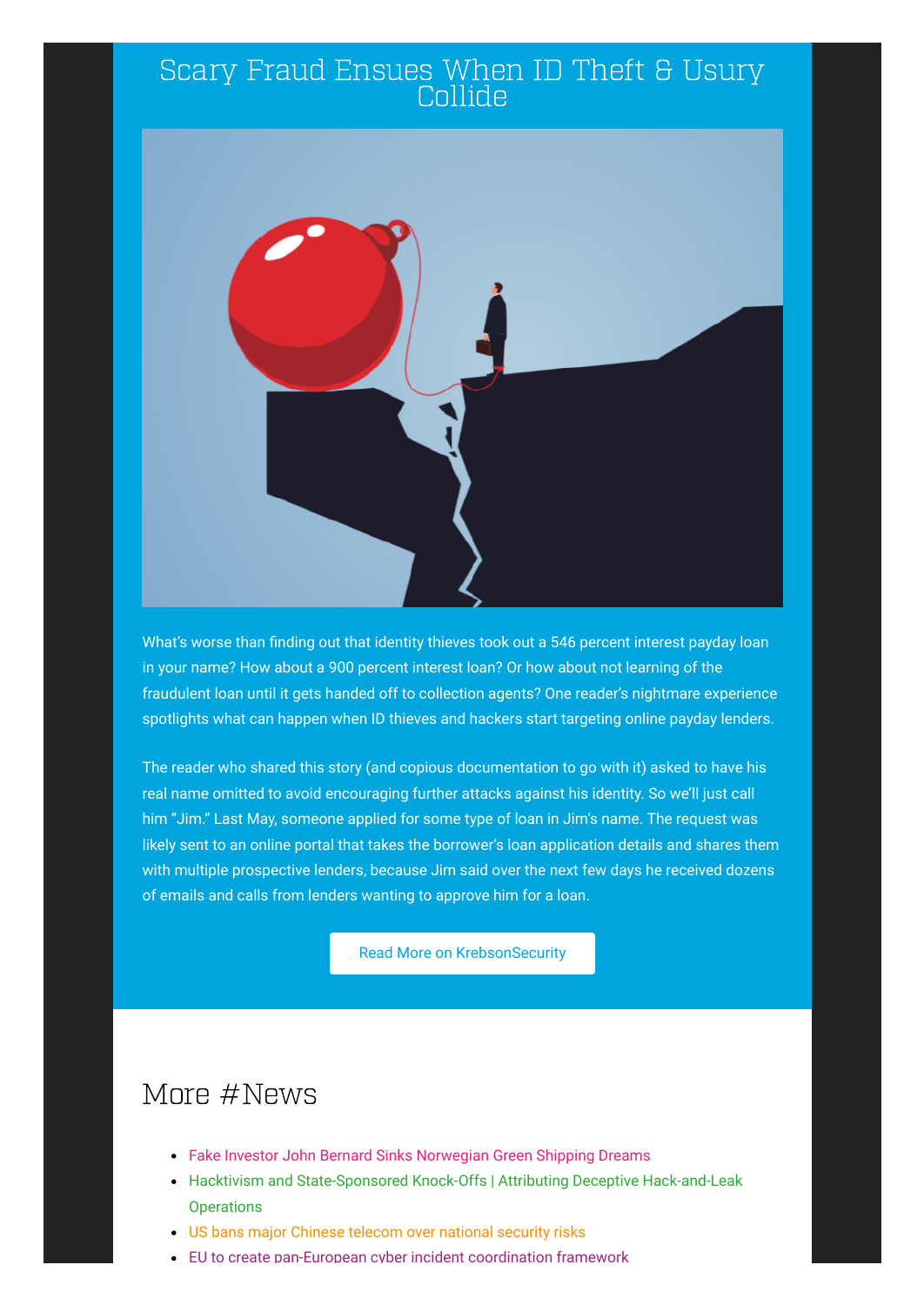- EU to create pan European cyber incident [coordination](https://www.bleepingcomputer.com/news/security/eu-to-create-pan-european-cyber-incident-coordination-framework/) framework [Finnish diplomats' phones infected with NSO Group Pegasus spyware](https://www.bleepingcomputer.com/news/security/finnish-diplomats-phones-infected-with-nso-group-pegasus-spyware/)
- [105 million Android users targeted by subscription fraud campaign](https://www.bleepingcomputer.com/news/security/105-million-android-users-targeted-by-subscription-fraud-campaign/)
- [White House wants US govt to use a Zero Trust security model](https://www.bleepingcomputer.com/news/security/white-house-wants-us-govt-to-use-a-zero-trust-security-model/)
- [UK govt releasing Nmap scripts to find unpatched vulnerabilities](https://www.bleepingcomputer.com/news/security/uk-govt-releasing-nmap-scripts-to-find-unpatched-vulnerabilities/)
- [Russia arrests leader of "Infraud Organization" hacker group](https://www.bleepingcomputer.com/news/security/russia-arrests-leader-of-infraud-organization-hacker-group/)
- [Apple Pays \\$100,500 Bounty to Hacker Who Found Way to Hack MacBook Webcam](https://thehackernews.com/2022/01/apple-pays-100500-bounty-to-hacker-who.html)
- [German Court Rules Websites Embedding Google Fonts Violates GDPR](https://thehackernews.com/2022/01/german-court-rules-websites-embedding.html)
- [Microsoft Mitigated Record-Breaking 3.47 Tbps DDoS Attack on Azure Customers](https://thehackernews.com/2022/01/microsoft-mitigated-record-breaking-347.html)
- **[Biden administration launches initiative to protect U.S. water systems from cyberattacks](https://therecord.media/biden-administration-launches-initiative-to-protect-u-s-water-systems-from-cyberattacks/)**
- [Cybercriminals laundered \\$8.6 billion worth of cryptocurrency in 2021](https://therecord.media/cybercriminals-laundered-8-6-billion-worth-of-cryptocurrency-in-2021/)
- [Tracking Secret German Organizations with Apple AirTags](https://www.schneier.com/blog/archives/2022/01/tracking-secret-german-organizations-with-apple-airtags.html)

### #Breach Log

- [Taiwanese Apple and Tesla contractor hit by Conti ransomware](https://www.bleepingcomputer.com/news/security/taiwanese-apple-and-tesla-contractor-hit-by-conti-ransomware/)
- [Segway store hacked to steal customers' credit cards](https://www.bleepingcomputer.com/news/security/segway-store-hacked-to-steal-customers-credit-cards/)
- [Canada's foreign affairs ministry hacked, some services down](https://www.bleepingcomputer.com/news/security/canadas-foreign-affairs-ministry-hacked-some-services-down/)
- [Deadbolt ransomware hits more than 3,600 QNAP NAS devices](https://therecord.media/deadbolt-ransomware-hits-more-than-3600-qnap-nas-devices/)
- [Qubit Finance platform hacked for \\$80 million worth of cryptocurrency](https://therecord.media/qubit-finance-platform-hacked-for-80-million-worth-of-cryptocurrency/)
- [Unsecured AWS server exposed 3TB in airport employee records](https://www.zdnet.com/article/unsecured-aws-server-exposed-airport-employee-records-3tb-in-data/)

## #Patch Time!

- [Windows vulnerability with new public exploits lets you become admin](https://www.bleepingcomputer.com/news/microsoft/windows-vulnerability-with-new-public-exploits-lets-you-become-admin/)
- [Apple fixes new zero-day exploited to hack macOS, iOS devices](https://www.bleepingcomputer.com/news/apple/apple-fixes-new-zero-day-exploited-to-hack-macos-ios-devices/)
- [Linux system service bug gives root on all major distros, exploit released](https://www.bleepingcomputer.com/news/security/linux-system-service-bug-gives-root-on-all-major-distros-exploit-released/)
- [VMware: Patch Horizon servers against ongoing Log4j attacks!](https://www.bleepingcomputer.com/news/security/vmware-patch-horizon-servers-against-ongoing-log4j-attacks/)

### #Tech and #Tools

- [3 Foundational Pillars for Attack Path Management: Pillar 2—Empirical Impact](https://posts.specterops.io/3-foundational-pillars-for-attack-path-management-pillar-2-empirical-impact-assessment-17d81f9f4a8f) Assessment
- [Solarwinds Web Help Desk: When the Helpdesk is too Helpful](https://blog.assetnote.io/2022/01/23/solarwinds-webhelpdesk-hsql-eval-harcoded-creds/)
- [A story of leaking uninitialized memory from Fastly](https://medium.com/@emil.lerner/leaking-uninitialized-memory-from-fastly-83327bcbee1f)
- ["Stratus Red Team": open-source adversary emulation for AWS](https://github.com/Datadog/stratus-red-team/)